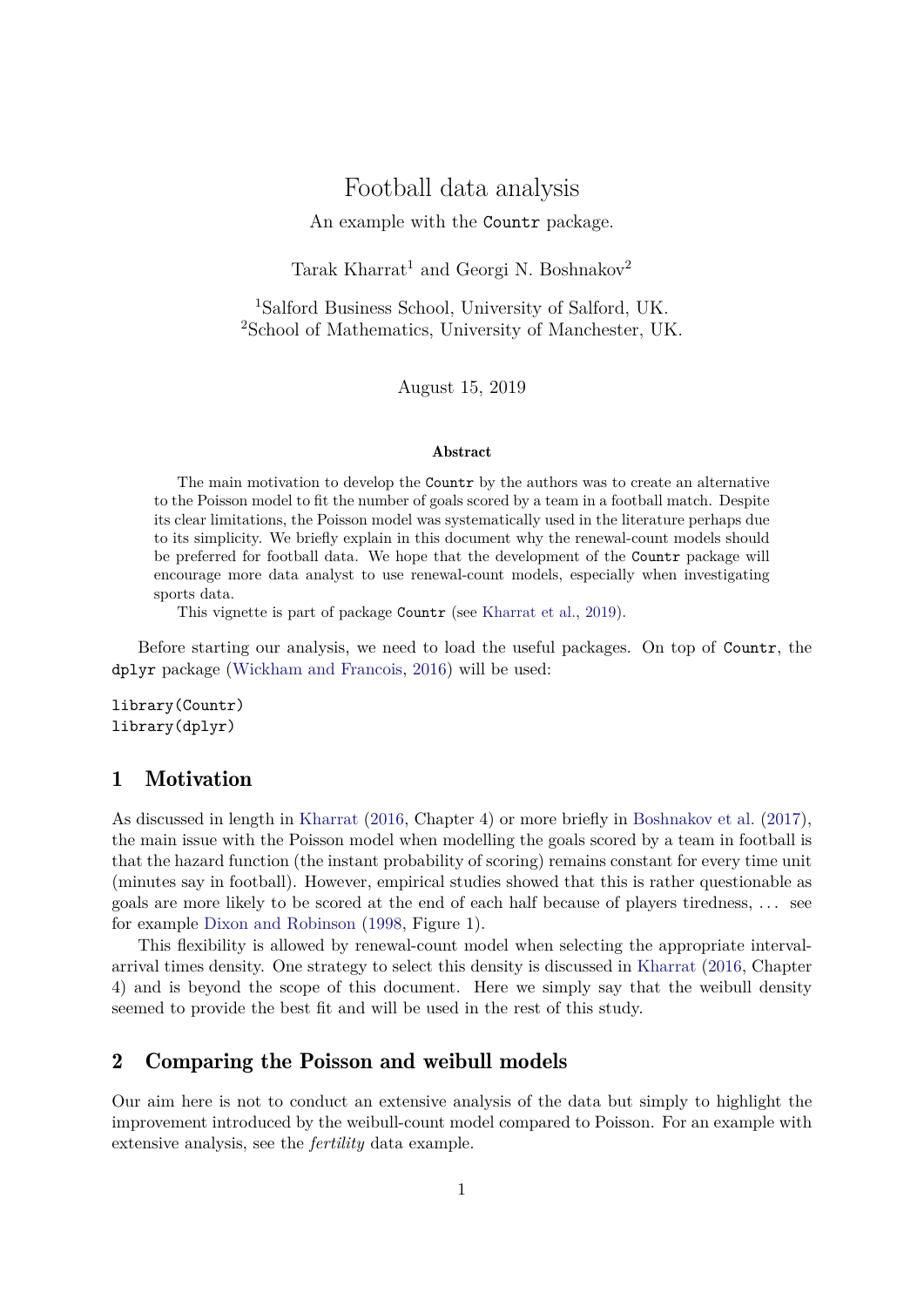### 2.1 Data

The *football* dataset is shipped with the Countr package and can be loaded in the usual way by a call to the data() function:

```
data(football)
table(football$awayTeamGoals)
```
The data contains the final scores of the 1104 matches (380 matches per season) played in English Premier League from seasons 2009/2010 to season 2016/2017. The game data and home and away team names are also provided. We focus in this study on the goals scored by the away team.

The Poisson model can be fitted in a standard way by a call to  $glm()$  with the family argument set to poisson. The weibull-count-model is fitted by a call to renewalCount() with dist = "weibull". The model considered here is intercept only (no covariates specified).

```
away_poiss \leq glm(formula = awayTeamGoals \sim 1, family = poisson, data = football)
away_wei \leq renewalCount(formula = awayTeamGoals \sim 1, data = football,
                          dist = "weibull", weiMethod = "conv_dePril",
                          computeHessian = FALSE,
                          control = renewal.control(trace = 0,method = "nlminb")
                          )
```
#### 2.2 Visual inspection

We start by investigating the distribution of goals and the associated fitted probabilities induced by both models. The away team rarely scores more than 4 goals and hence we decided to aggregate counts of 5 and larger. This can be done in the usual way by specifying the break argument.

```
breaks <-0:5pears <- compareToGLM(poisson_model = away_poiss,
                     breaks = breaks, weibull = away_wei)frequency_plot(pears$Counts, pears$Actual,
              dplyr::select(pears, contains("_predicted")),
               colours = c("grey", "blue", "green", "black")
               )
```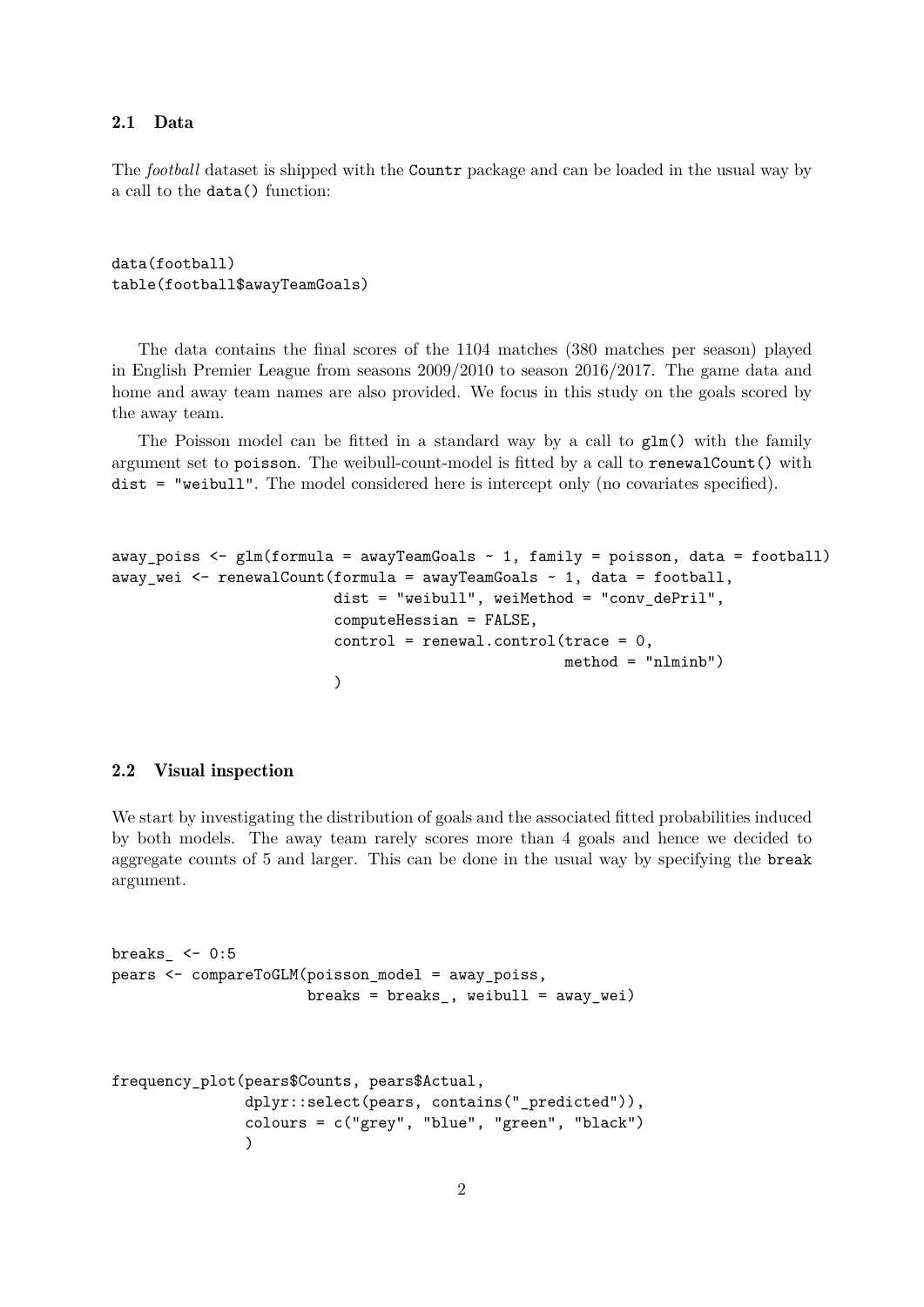

As expected, the most likely outcome for away goals is 0, 1 and to some extent 2. Eyeballing, the weibull-count model is a clear improvement over the Poisson model. Even of the other count values, it seems that the weibull-count model still slightly outperforms the Poisson alternative. These findings will be confirmed formally in the next sections by running formal statistical tests.

### 2.3 Likelihood ratio test

The Poisson model is a special case of the weibull-count with shape parameter set to 1. Therefore, the two models are nested and the likelihood ratio can be used to discriminate between them as explained in Cameron and Trivedi (2013, Chapter 6):

```
library(lmtest)
lr <- lrtest(away_poiss, away_wei)
lr
Likelihood ratio test
Model 1: awayTeamGoals ~ 1
```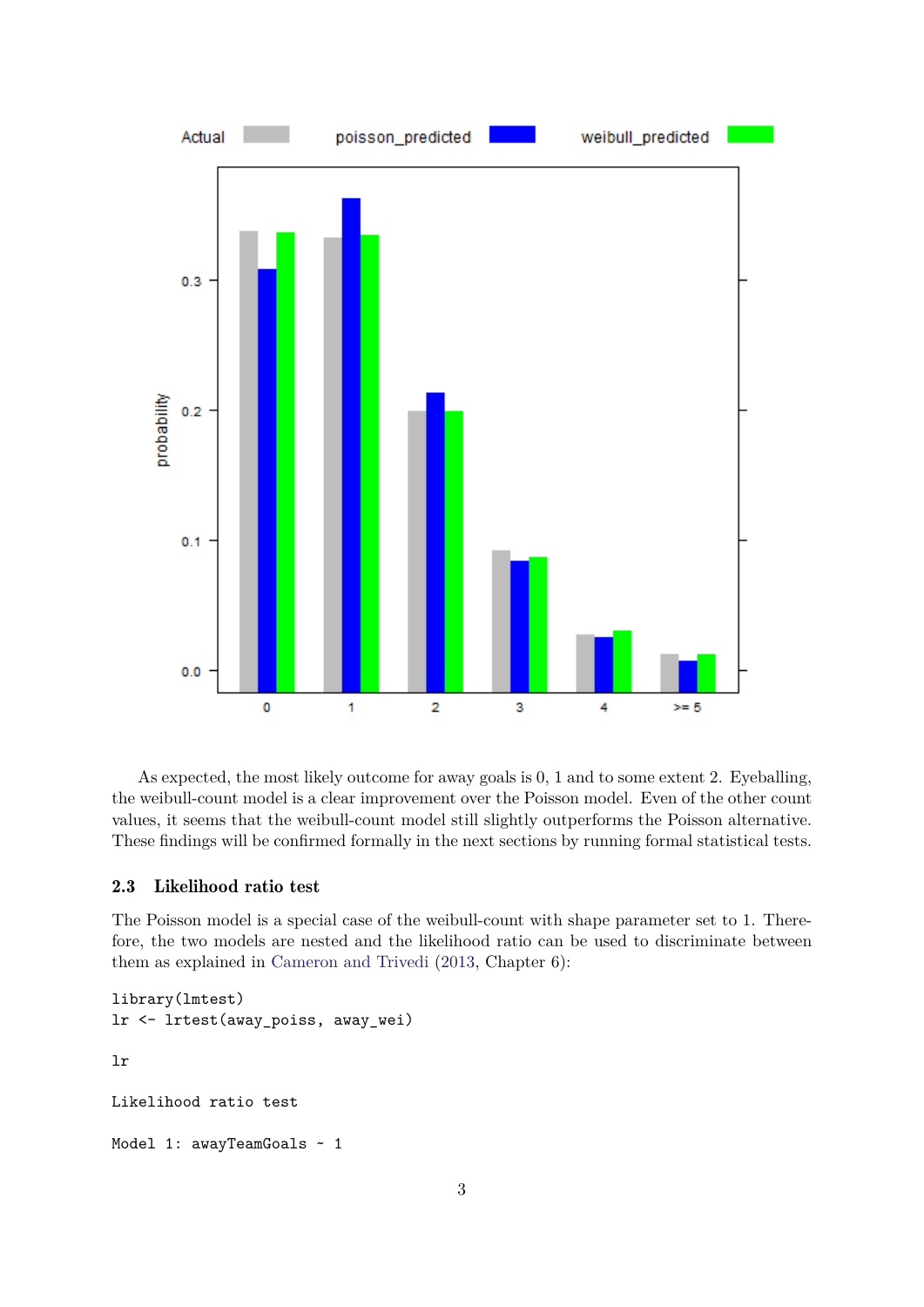```
Model 2: awayTeamGoals ~ 1
  #Df LogLik Df Chisq Pr(>Chisq)
1 \quad 1 \quad -4364.32 2 -4350.1 1 28.484 9.448e-08 ***
---
Signif. codes: 0 '***' 0.001 '**' 0.01 '*' 0.05 '.' 0.1 ' ' 1
```
The likelihood ratio test null hypothesis (both model present equal fits) is rejected at any convenience level and confirms that the Weibull addition induced by the shape parameter does improve the fitting.

#### 2.4 Chi-square goodness-of-fit test

Finally, a formal chi-square goodness-of-fit test has been described in in Cameron and Trivedi (2013, Section 5.3.4) and implemented in Countr::chiSq gof(). It can be used to judge how well the weibull model describes the data:

```
gof wei \leq chiSq gof(away wei, breaks = breaks)
gof_pois <- chiSq_gof(away_poiss, breaks = breaks_)
print(gof_wei)
chi-square goodness-of-fit test
Cells considered 0 1 2 3 4 >= 5
 DF Chisq Pr(>Chisq)
1 5 7.1479 0.2099
```
The test concludes that the null hypothesis cannot be rejected (and hence that the weibullcount model describes the data well). Note that the same statistic computed for the Poisson model yields a value  $formatC(gof\_pois[$ , 2]  $)$  compared to  $\chi^2(5)$  critical value of 9.24 at 5%. The Poisson model is hence strongly rejected.

We conclude this analysis by saving the work space to avoid re-running the computation in future exportation of the document:

```
save.image()
```
## References

- Boshnakov, G., Kharrat, T., and McHale, I. G. (2017). A bivariate weibull count model for forecasting association football scores. *International Journal of Forecasting*, 33(2):458–466.
- Cameron, A. C. and Trivedi, P. K. (2013). *Regression analysis of count data*, volume 53. Cambridge university press.
- Dixon, M. and Robinson, M. (1998). A birth process model for association football matches. *Journal of the Royal Statistical Society: Series D (The Statistician)*, 47(3):523–538.
- Kharrat, T. (2016). *A Journey Across Football Modelling with Application to Algorithmic Trading (PhD Thesis)*. University of Manchester.